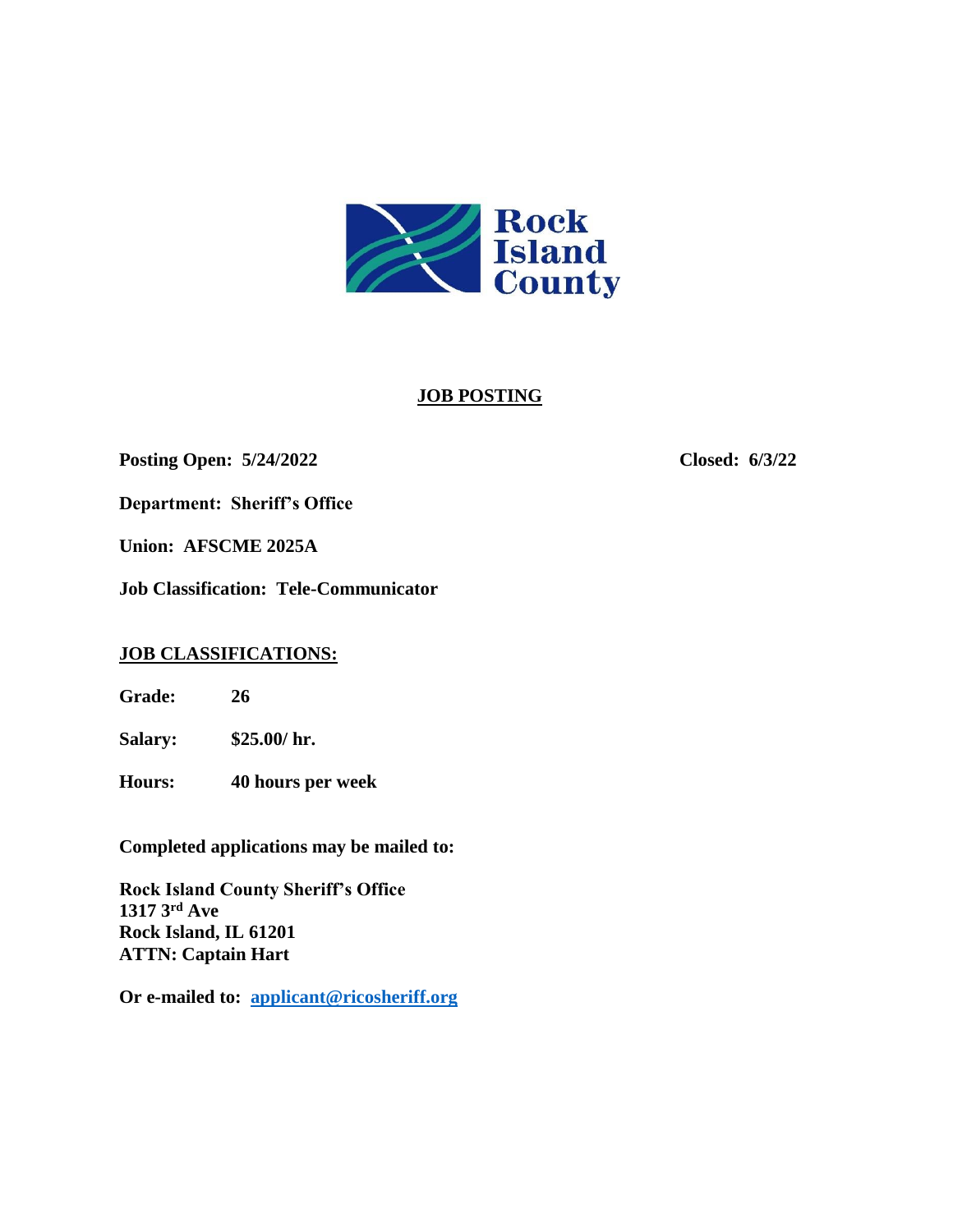# **ROCK ISLAND COUNTY**

### **CLASSIFICATION SPECIFICATIONS GRADE 26**

# **TITLE:** TELE-COMMUNICATOR 11/06/02

**Characteristics of the Class:** Under general supervision of the division's immediate supervisor/Sergeant and division command, performs responsible work receiving, recording and dispatching emergency calls over multiple communications systems. Responsible for rapid and effective screening of calls, eliciting accurate information and transmitting that information through a variety of radio or telephone systems. Responsible for a variety of clerical activities specific to the Sheriff's Office. Under general supervision, most aspects of the work is covered by guidelines; the employee uses initiative in carrying out recurring assignments independently without specific instructions

### **Examples of Essential Functions:**

Receives all incoming calls for police, fire and ambulance; receives, screens, logs and records messages, and transmits information to proper department unit.

Dispatches department units when needed; notifies other emergency services, such as the ambulance and fire departments, when needed.

Answers inquiries and records, files, and follows up on citizen complaints. Maintains daily logs and records of all calls.

Performs routine clerical work, handles letters and memos; files records and performs other department related tasks, including maintaining the cleanliness of the work area.

Performs other related duties as assigned.

#### **Minimum Requirements:**

#### **A. Training and Experience:**

High School diploma, GED or equivalent certificate of competency. Prior switchboard and/or radio experience helpful.